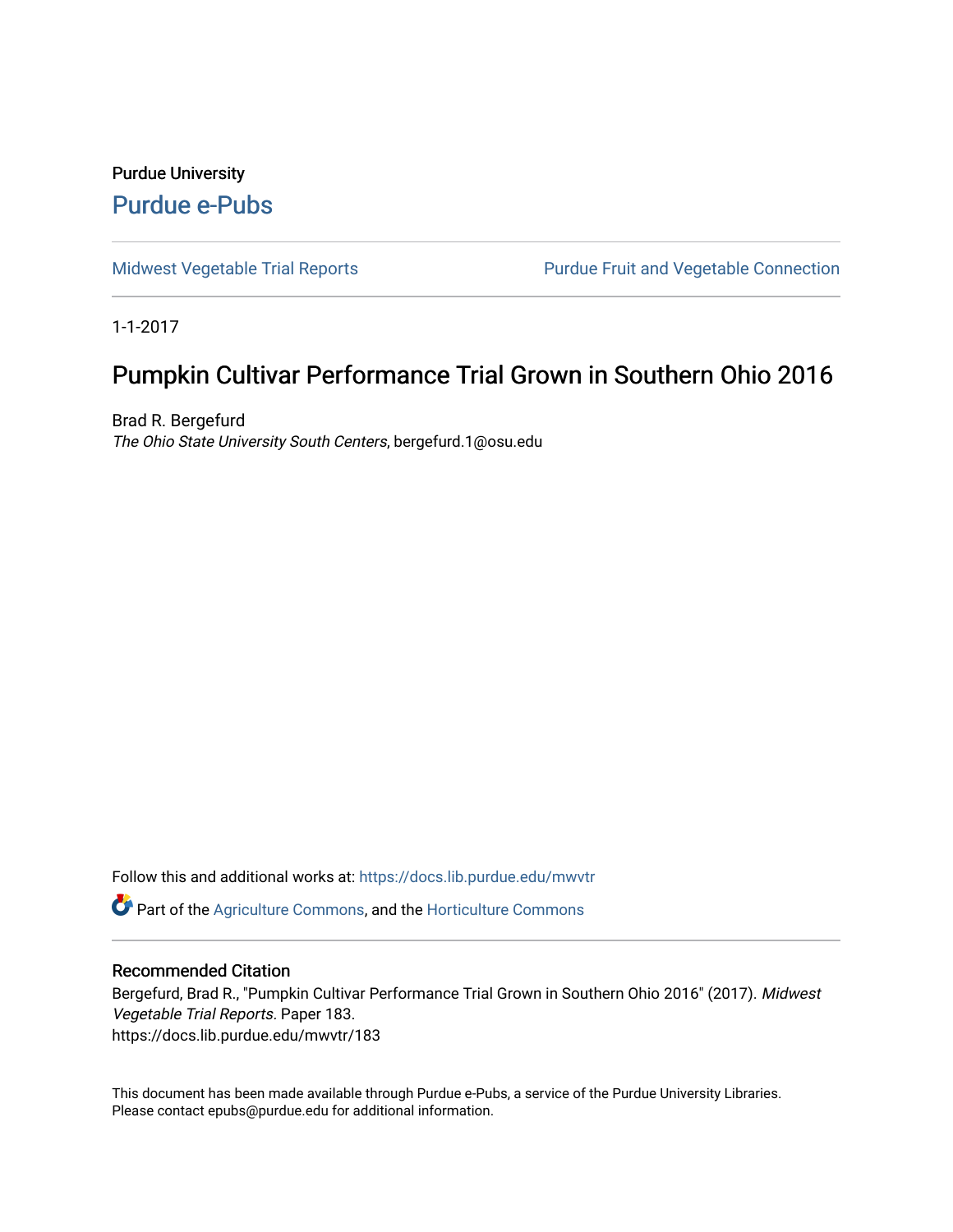# **Grown in Southern Ohio 2016 Pumpkin Cultivar Performance Trial**

#### **Brad R. Bergefurd, Horticulture Specialist and Extension Educator The Ohio State University South Centers 1864 Shyville Road, Piketon, Ohio 45661**

#### **Objectives**

 To screen new pumpkin variety releases for their production performance under Southern Ohio growing conditions and to evaluate yield potential and fruit quality characteristics for the southern Ohio area.

#### **Materials and Methods**

 This trial evaluated 70 pumpkin cultivars for their production suitability, performance and quality attributes under southern Ohio growing conditions. Cultivar selections were new releases along with regarding variety selection and standard comparison. Seeds were direct seeded by hand to the field on June 21<sup>st</sup>. Rows were spaced 10 feet apart with seeds planted 3 feet apart in the row. The trial was located 39.07° N, long. 83.01° W, elevation 578 ft.). 100 pounds of N, P2O5 and K2O per acre were applied prior to planting. A standard commercial fungicide and insecticide program was implemented, following recommendations from the Midwest Vegetable Production Guide for Commercial Growers (ID-56). Weeds were controlled with a pre-emerge application of Strategy herbicide, cultivation and hand hoeing. industry standard varieties. Input was received from seed companies, growers, and industry personnel in southern Ohio, at the Ohio State University South Centers field research trials in Piketon, Ohio (lat.

#### **Results and Discussion**

Overall plant and fruit quality was good in the 2016 season. Fruit were harvested on October  $3<sup>rd</sup>$ .

 Though seed companies have suggested plant spacing for particular varieties, i.e. bush, semi-bush, vining are based on these populations. Growers are advised to follow seed company plant population recommendations. types, for this research trial a standard plant population of 1,452 plants per acre was followed and yields

recommendations.<br>We wish to thank the Ohio Vegetable and Small Fruit Research and Development Program for their past support and seed companies for their in kind contributions to conduct this field research.

| <b>Variety</b>                   | <b>Pounds</b><br>per Plant | Fruit<br>per Acre | <b>Pounds</b><br>Per Acre | <b>Average Fruit</b><br>Weight (lbs.) | <b>Seed Source</b> |
|----------------------------------|----------------------------|-------------------|---------------------------|---------------------------------------|--------------------|
| Crunchkin                        | 6.31                       | 15972.00          | 9165.02                   | 0.54                                  | <b>HM</b>          |
| Munchkin                         | 4.03                       | 2904.00           | 5857.37                   | 0.37                                  | HM                 |
| Lil' Pump-Ke-Mon                 | 1.59                       | 16843.20          | 2314.49                   | 0.80                                  | <b>RU</b>          |
| <b>Small Warted Professional</b> | 9.51                       | 32234.40          | 13811.42                  | 0.43                                  | HL                 |
| Jill Be Little                   | 14.01                      | 45012.00          | 20339.62                  | 0.45                                  | <b>HL</b>          |
| <b>Harrowsmith Select</b>        | 20.85                      | 46464.00          | 30280.01                  | 0.65                                  | JS                 |
| Daisy Gourd                      | 11.21                      | 55466.40          | 16279.82                  | 0.29                                  | JS.                |
| Gizmo Gourd                      | 8.89                       | 11035.20          | 12914.09                  | 1.17                                  | RU                 |
| Casperita                        | 10.75                      | 20037.60          | 15606.10                  | 0.78                                  | <b>SW</b>          |
| Autumn Wings Small               | 7.09                       | 18004.80          | 10288.87                  | 0.57                                  | RU                 |
| Galaxy of Stars                  | 10.53                      | 43269.60          | 15289.56                  | 0.35                                  | <b>ST</b>          |

### **Table 1: Gourds**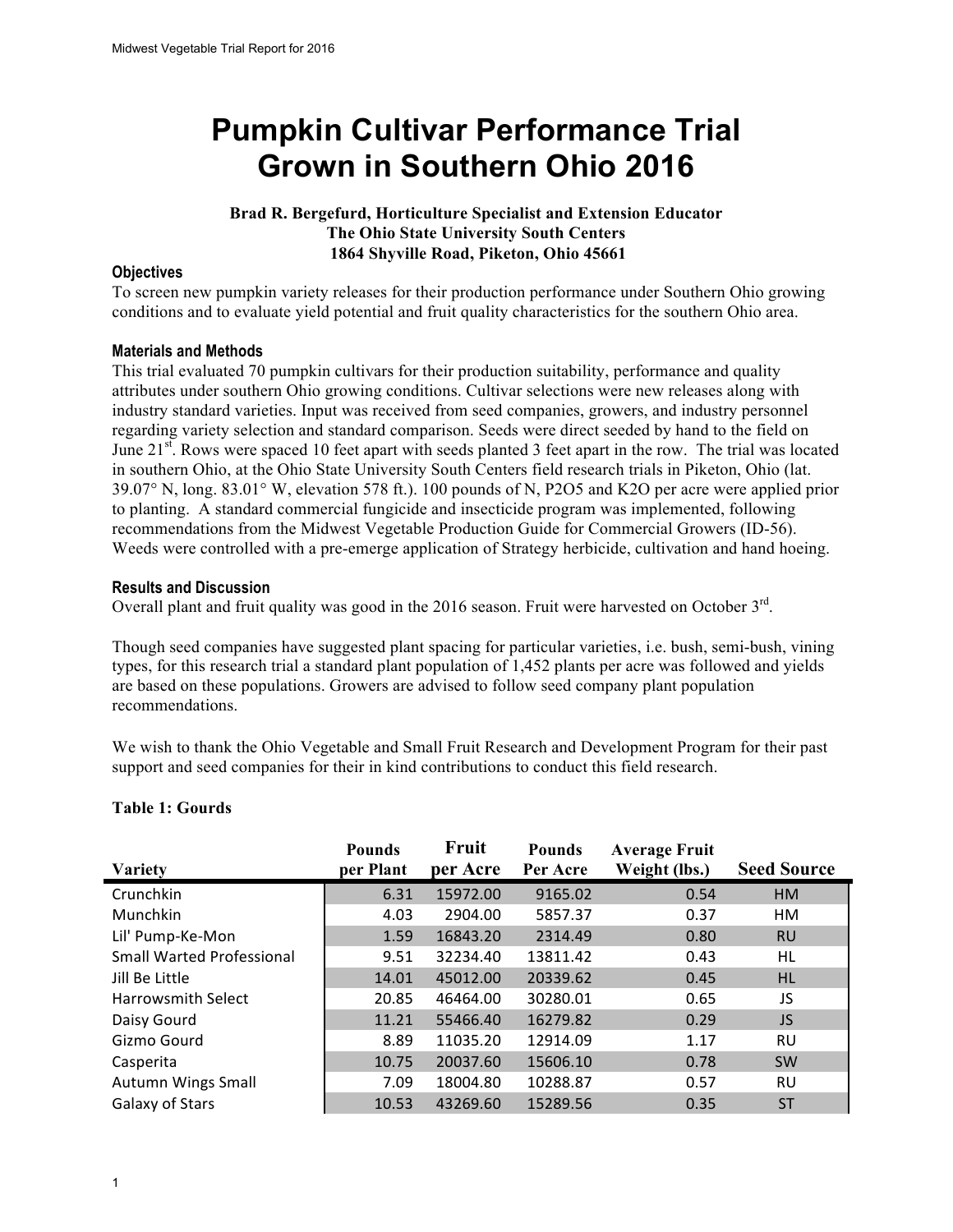#### **Table 2: Jack O Lantern Pumpkins**

|                  | <b>Pounds</b> | <b>Fruit per</b> | <b>Pounds</b> | <b>Average Fruit</b> |                        |
|------------------|---------------|------------------|---------------|----------------------|------------------------|
| <b>Variety</b>   | per Plant     | Acre             | per Acre      | Weight (lbs.)        | <b>Seed Source</b>     |
| P17599           | 18.49         | 2904.00          | 26841.67      | 9.24                 | AC                     |
| P17606           | 8.12          | 1452.00          | 11796.05      | 8.12                 | AC                     |
| Early Giant      | 21.03         | 1161.60          | 30535.56      | 26.29                | $\mathbf{A}\mathbf{C}$ |
| Dependable       | 34.45         | 2323.20          | 50021.40      | 21.53                | AC                     |
| Early King       | 13.25         | 1452.00          | 19241.90      | 13.25                | $\mathbf{A}\mathbf{C}$ |
| Bellatrix        | 28.52         | 2904.00          | 41413.94      | 14.26                | EZ                     |
| Magic Lantern    | 40.46         | 4646.40          | 58753.73      | 12.65                | HM                     |
| Magic Wand       | 22.61         | 2904.00          | 32826.82      | 11.30                | HM                     |
| <b>HMX 4680</b>  | 13.32         | 2613.60          | 19343.54      | 7.40                 | HM                     |
| Ares             | 14.00         | 1452.00          | 20333.81      | 14.00                | HM                     |
| Kratos           | 15.02         | 1742.40          | 21809.04      | 12.52                | HM                     |
| Rhea             | 15.60         | 2323.20          | 22651.20      | 9.75                 | HM                     |
| Cronus           | 24.58         | 1452.00          | 35690.16      | 24.58                | HM                     |
| Mustang          | 27.47         | 2323.20          | 39883.54      | 17.17                | HL                     |
| Racer            | 31.85         | 5227.20          | 46243.30      | 8.85                 | JS                     |
| Cargo            | 30.66         | 2323.20          | 44512.51      | 19.16                | JS                     |
| Champion         | 30.46         | 2323.20          | 44233.73      | 19.04                | $\rm JS$               |
| <b>JPN 61560</b> | 23.61         | 1742.40          | 34278.82      | 19.67                | JS                     |
| <b>Big Doris</b> | 23.24         | 2032.80          | 33738.67      | 16.60                | RI                     |
| Eagle City Gold  | 28.01         | 4356.00          | 40664.71      | 9.34                 | <b>RU</b>              |
| Hijinks          | 15.99         | 5227.20          | 23223.29      | 4.44                 | SK                     |
| Cracker Jack     | 19.79         | 2904.00          | 28732.18      | 9.89                 | <b>SK</b>              |
| Earlipak         | 25.46         | 2613.60          | 36967.92      | 14.14                | <b>SK</b>              |
| Diablo           | 21.50         | 2613.60          | 31218.00      | 11.94                | <b>SK</b>              |
| Hulk             | 34.77         | 2613.60          | 50486.04      | 19.32                | <b>SK</b>              |
| Zeus             | 12.93         | 2032.80          | 18768.55      | 9.23                 | RI                     |
| Orange Rave      | 55.06         | 7260.00          | 79947.12      | 11.01                | <b>SW</b>              |
| Spartan          | 19.85         | 2323.20          | 28822.20      | 12.41                | <b>SW</b>              |